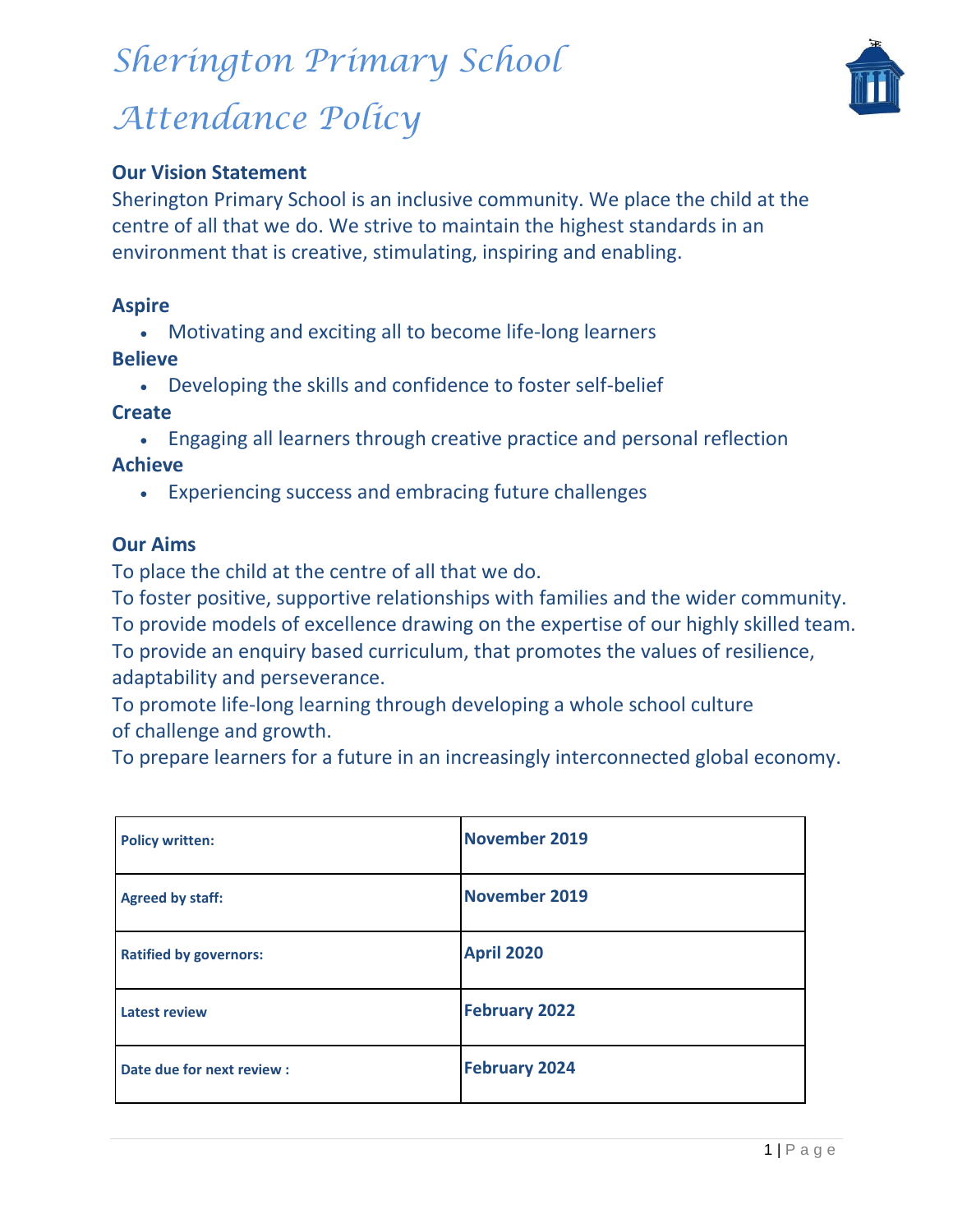

Sherington Primary is a successful school and your child plays their part in making it so. We recognise that positive learning behaviours and excellent attendance are central to raising standards and pupil attainment.

For children to reach full potential from their education it is vital that they attend regularly and be at school, on time, every day the school is open unless the reason for the absence is unavoidable.

All children of compulsory school age (5 to 16) should receive suitable education, either by regular attendance at school or through other arrangements. If a child is registered at school, parents have the primary legal responsibility for ensuring that their child attends regularly.

Local Authorities (LA) have a duty to satisfy themselves that children who are not in the school system are receiving a suitable education. If the LA believes that a child is not getting a suitable education, it has a duty under section 437 of the Education Act 1996 to serve a notice or a school attendance order on a parent. The notice requires the parent/carer to satisfy the LA that the child is receiving a suitable education while the order requires the parent/carer to register the child at a named school.

LAs also have responsibility under sections 444, 444A and 444ZA of the Education Act 1996 for legal action to enforce attendance at school. This duty is often exercised through the Attendance Advisory Service and Attendance Officers (AO s). They also have the following legal powers to enforce attendance:

- **School attendance orders**
- **Prosecution for irregular attendance**
- **Penalty notices for irregular attendance**
- **Education supervision orders.**

Whilst it is not a legal measure, school and the LA can use parenting contracts in their efforts to improve a pupil's attendance.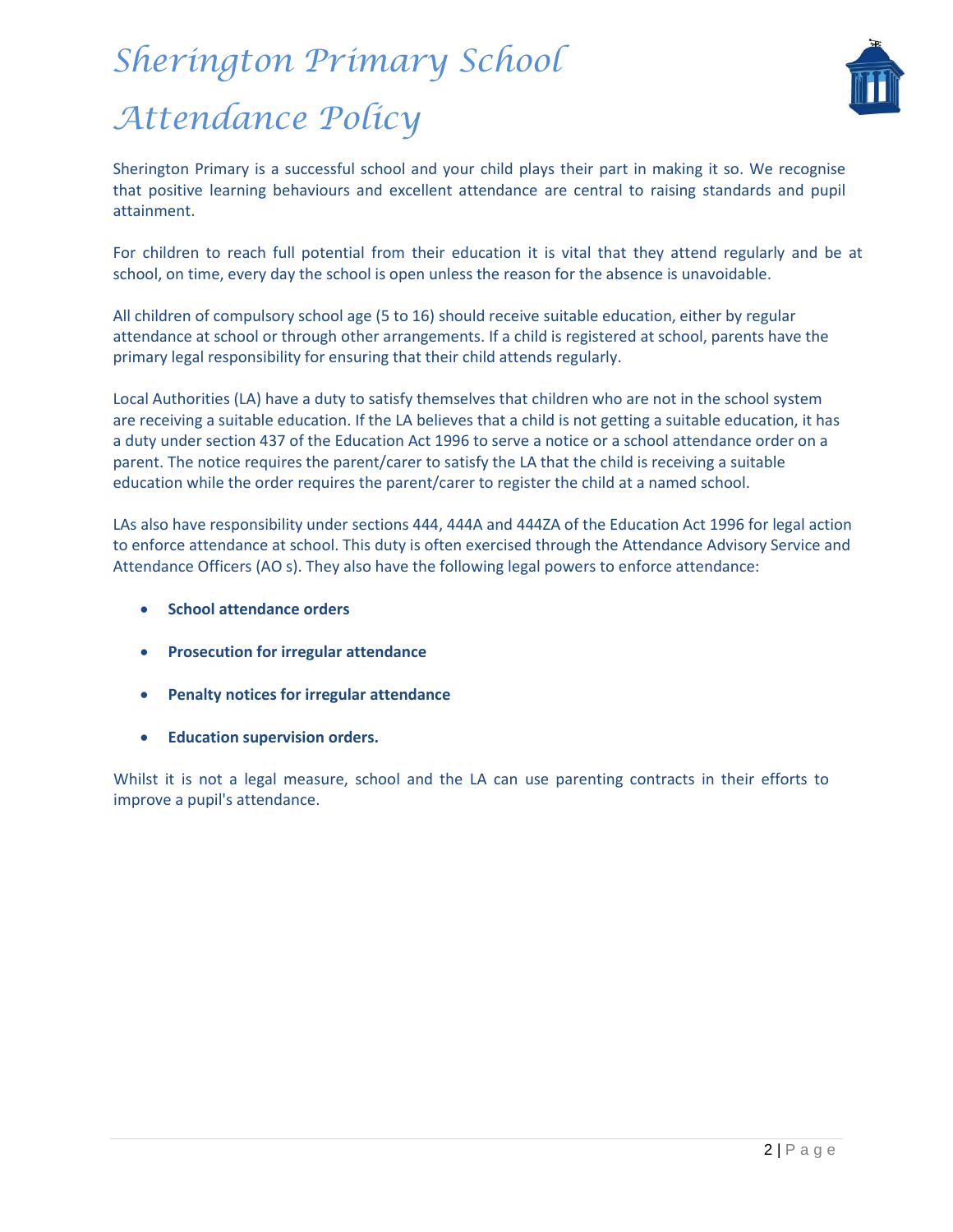

#### **Why is regular attendance important?**

#### Learning

Any absence affects the pattern of a child's schooling and regular absence will seriously affect their learning. Any pupil's absence disrupts teaching routines so m ay affect the learning of others in the same class.

Ensuring your child's regular attendance at school is your legal responsibility and permitting absence from school without a good reason creates an offence in law and may result in prosecution.

#### Safeguarding

Your child may be at risk of harm if they do not attend school regularly. Safeguarding the interests of each child is everyone's responsibility and within the context of this school, promoting the welfare and life opportunities for your child encompasses:-

- **•** Attendance
- Behaviour for Learning
- Health and Safety
- Access to the curriculum
- Anti- bullying

Failing to attend this school on a regular basis will be considered as a safeguarding concern.

#### **Promoting regular attendance**

Helping to create a pattern of regular attendance is everybody's responsibility - parents, pupils and all members of school staff.

We will:

- Give you details on class attendance in our weekly newsletter
- Celebrate best class attendance weekly in assembly and award class attendance cup
- Report on individual pupil attendance as a % in end of year pupil reports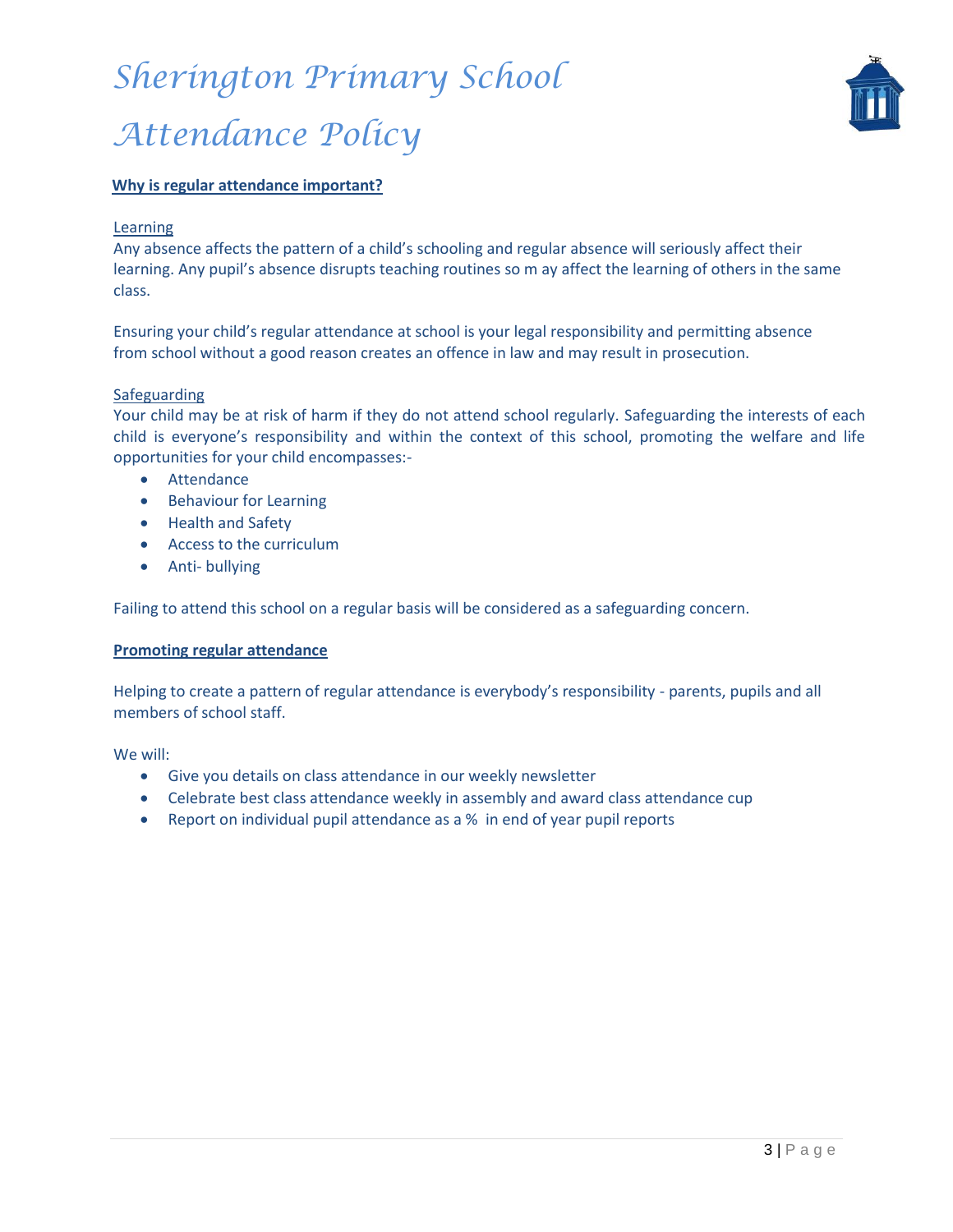



#### **Understanding types of absence**

Every half-day absence from school has to be classified by the school (not by the parents), as either **AUTHORISED** or **UNAUTHORISED**.This is why information about the cause of any absence is always required.

Authorised absences are mornings or afternoons away from school for a good reason like illness, medical/dental appointments which unavoidably fall in school time, emergencies or other unavoidable cause.

Unauthorised absences are those which the school does not consider reasonable and for which no "leave" has been given. This type of absence can lead to the Local Authority using sanctions and/or legal proceedings.

Whilst any child may be off school because they are ill, sometimes they can be reluctant to attend. Any problems with regular attendance are best sorted out between the school, the parents and the child; we will work with that family to understand the root problem.

We can use outside agencies to help with this such as the School Nurse. If your child is reluctant to attend, it is never better to cover up their absence or to give in to pressure to excuse them from attending. This gives the impression that attendance does not matter and usually make things worse.

#### **Absence from School**

If a pupil is unwell and unable to attend school, parents/carers should telephone the school office (open from 08:30am) on each day of absence outlining the reason for the absence and the expected duration if possible or leave a message by pressing option 1 on the school switchboard. When returning to the school, the pupil should bring a written note explaining the reason for absence and specifying the exact dates, even if you have telephoned the school. This is an essential procedure for the school to keep accurate records.

Medical appointments should be made out of school hours. However, if unavoidable, the appointment should be arranged for as late as possible in the school day (e.g. after 3pm).

The pupil should attend school before and/or after the appointment wherever possible.

Whole day absences for medical appointments are unacceptable unless the circumstances are exceptional.

It is the Parents/carers responsibility to ensure they provide the school with medical evidence for all medical appointments which are scheduled for during the school day.

The following is a list of reasons, which are likely to count as **authorised** absence:

- illness or other unavoidable cause (exceptional circumstance)
- Emergency medical or dental treatment (where appointments cannot be made outside school time)
- Religious observance
- Transport failure where travel to the school is not within walking distance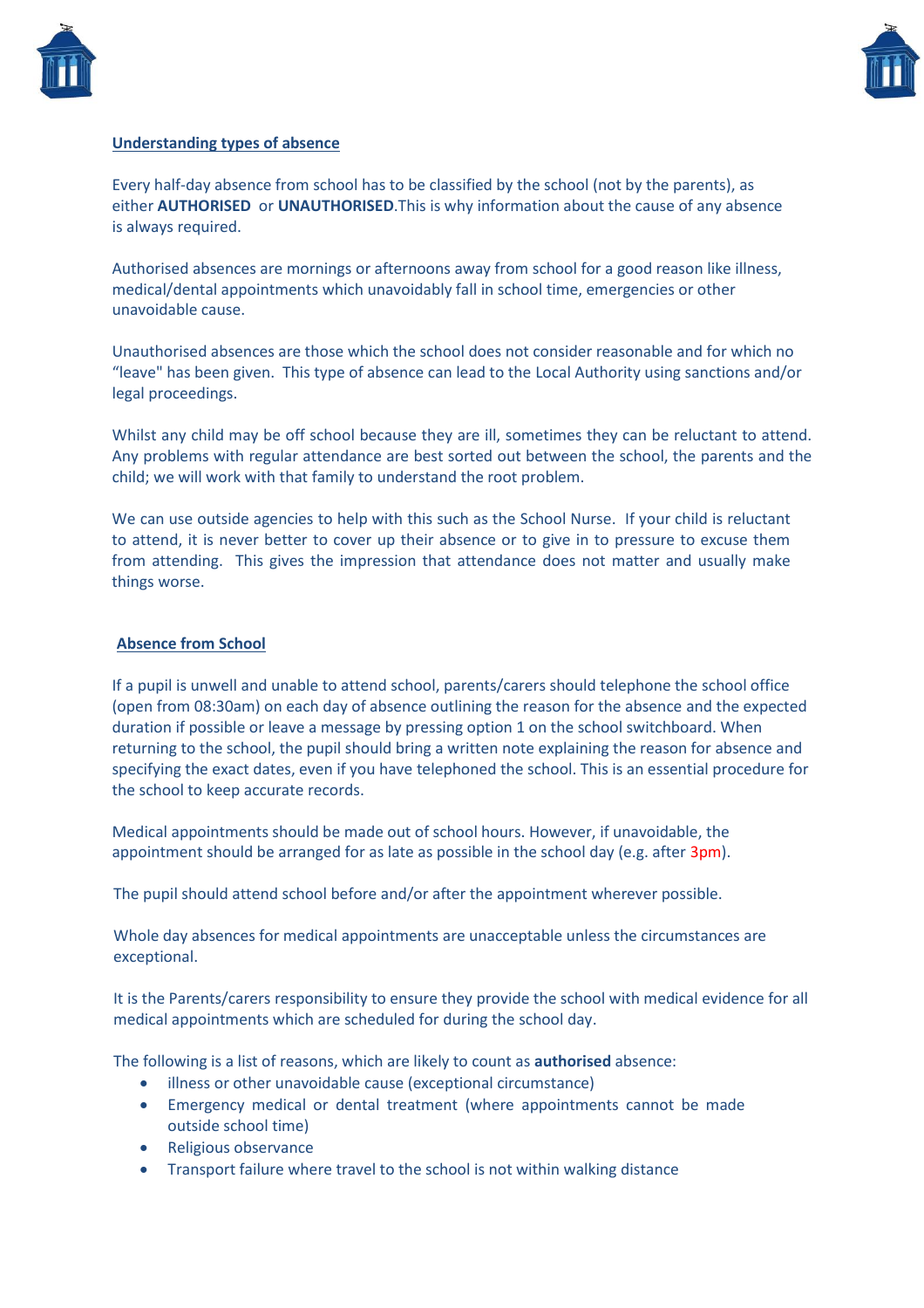

- Participation in a school-approved performance or sporting activity.
- Education off-site approved by the school.
- **•** Exclusion
- With the school's approval, death of a close family member or exceptional event.

The following is a list of reasons, which are likely to count as **unauthorised** absence:

- Parents/carers keeping children off school unnecessarily
- Resuming late to school after the statutory school holiday breaks.
- Absences which have not been properly explained
- Children who arrive at school too late to get a mark
- Shopping (even for school uniform), looking after other children, family member or birthdays
- Day trips and holidays in term time

#### **Absence Procedures**

If your child is absent you **must:**

- Contact us as soon as possible on the first day of absence;
- Send a note in on the first day they return with an explanation of the absence you must do this even if you have already telephoned us;

#### If your child is absent we will:

- Telephone or text you on the first day of absence if we have not heard from you
- Invite you in to discuss the situation with our Attendance Officer and/or Headteacher if absences persist
- Refer the matter to the Attendance Officer if attendance falls below 90%.

#### **Telephone numbers**

There are times when we need to contact parents about lots of things, including absence, so we need to have your contact numbers at all times. **We must have a minimum of 2 contact numbers**; **including email addresses (mandatory).** So help us to help you and your child by making sure we always have an up to date number – if we don't then something important may be missed. There will be regular checks on telephone numbers and emails throughout the year.

#### **Persistent Absence**

A pupil becomes a 'persistent absentee' when they miss 10 % or more schooling across the school year forany reason. Absence at this level is doing considerable damage to any child's educational prospects and we need parents/carers full support and cooperation to tackle this.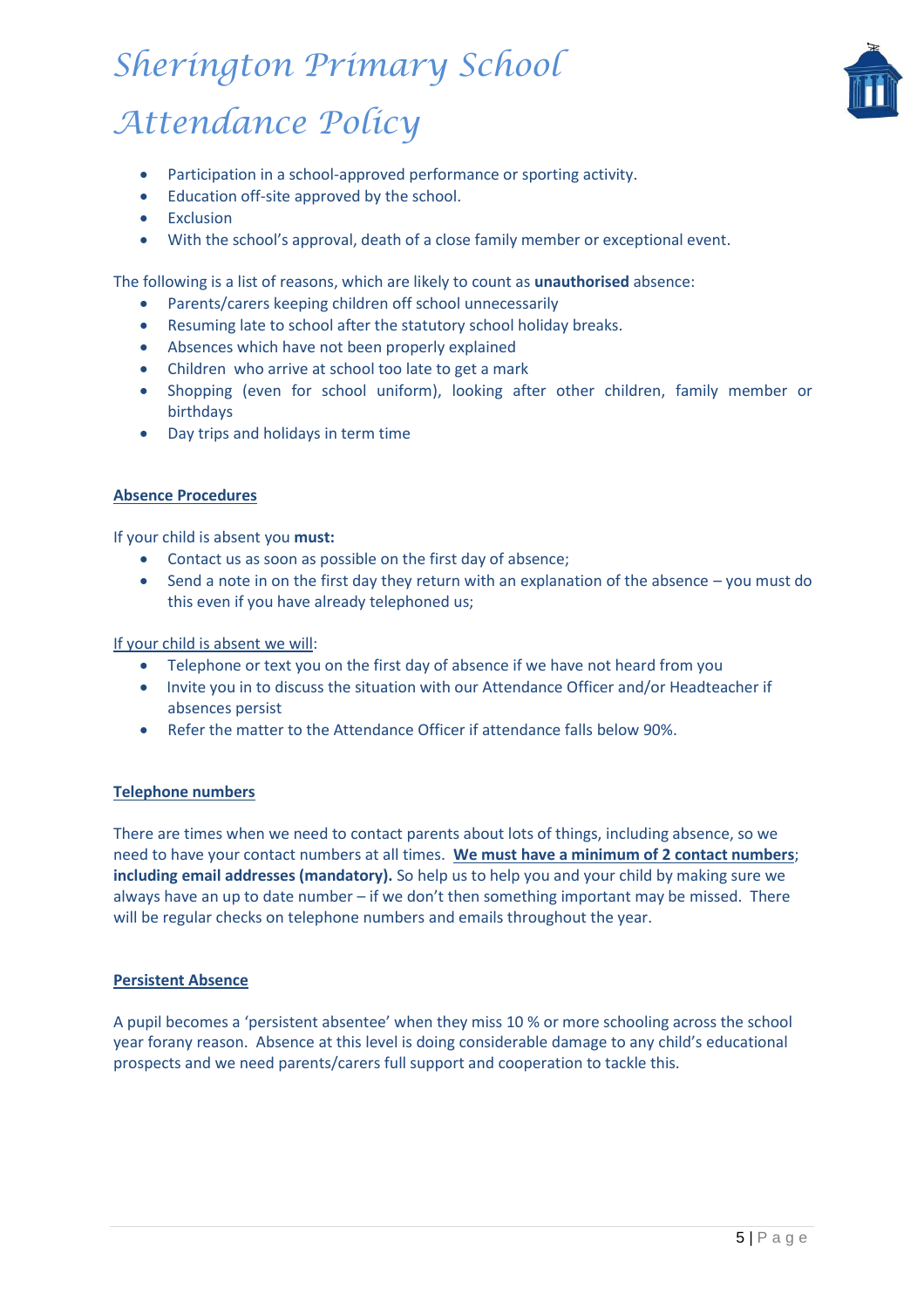

#### **Fast Track**

Research has shown that if a school can improve by 1%, of a child, there is bound to be 5% - 6% improvement in school attainment for that child. Hence we are committed to working with all parents to improve school attendance of children enrolled on our Roll.

If your child has less than 90% attendance they will be placed on the Royal Borough of Greenwich Fast Track. Fast Track is a system where individual a student's attendance has fallen below the set % and is closely monitored. Parents / Carers are written to and asked to provide medical evidence for any missed sessions. Failure to do so will result in an unauthorised absence and a meeting being set up with the Headteacher. Failure to attend that meeting could result in a referral to the Attendance Advisory Service.

In order for any future absence due to illness to be authorised you will be required to supply medical evidence to the school if a child has been met the criteria for and has been placed on Fast Track.